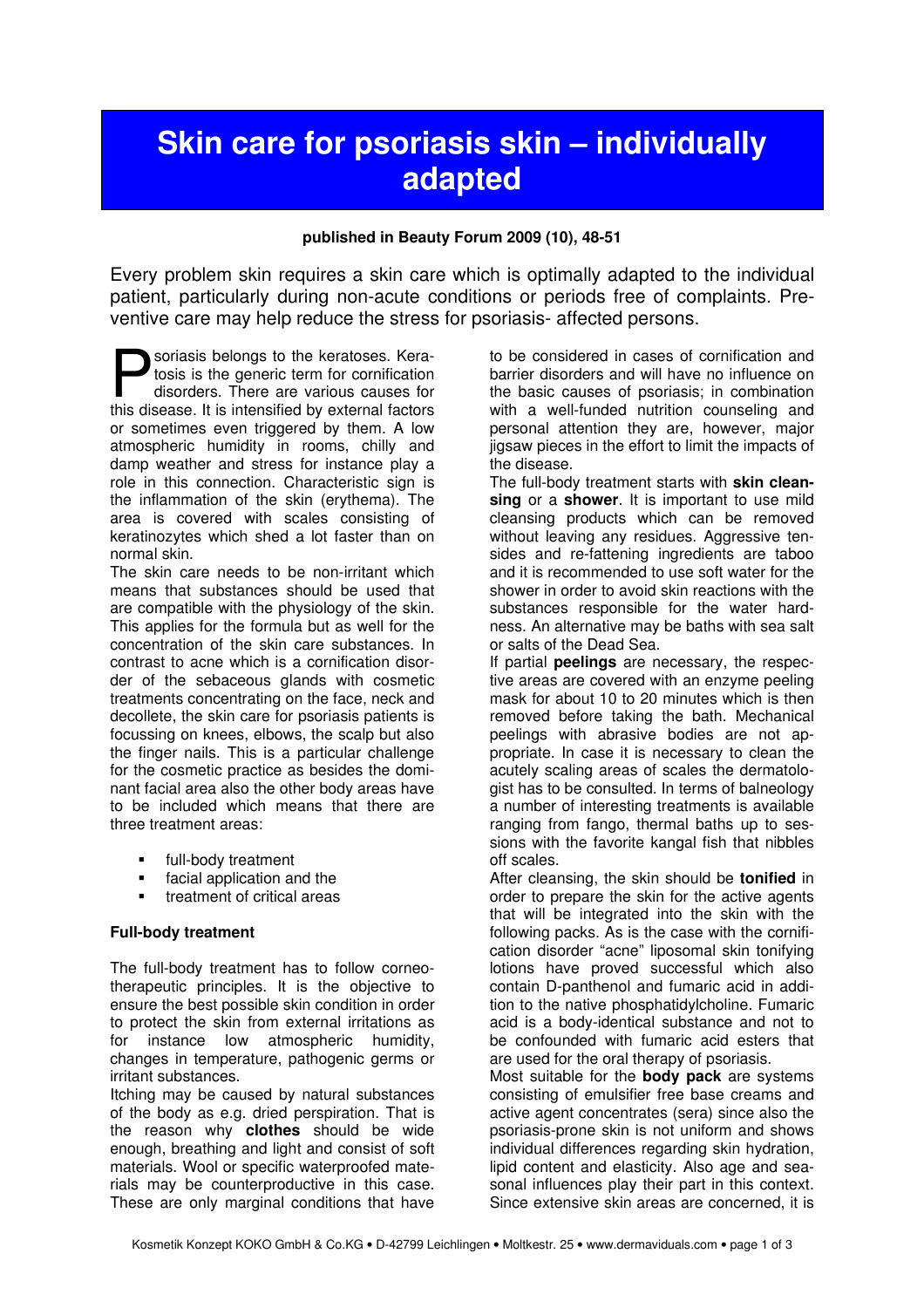recommended to eke out base creams with lukewarm water for cost reasons. As with problem skins, it is also a matter of principle in this case to use products that are largely free of additives, i.e. they should not contain any preservatives and perfumes, emulsifiers and occlusive components. The active agents to be used are as follows:

#### Essential fatty acids (EFAs) that stabilize the skin barrier and whose metabolites have anti-inflammatory effects:

- **Imoleic acid (soybean oil, saf**flower oil, phosphatidylcholine)
- alpha-linolenic acid (linseed oil, rosehip oil)
- gamma-linolenic acid (evening primrose oil)

## anti-inflammatory substances:

- boswellia acids (frankincense resin)
- berberine alcaloids (mahonia extract)
- acetoside (ribwort extract)
- salicylic acid; has also keratolytic effects
- chamomile extract
- echinacea extract

## vitamins / vitamin-related substances:

- D-panthenol
- vitamin A
- vitamin E
- vitamin D; contained in avocado oil

#### moisturizing substances:

- aloe vera extract
- algae extract
- CM Glucan
- urea
- amino acids (NMF)

## re-fattening substances (cf. essential fatty acids):

- neutral oil (capric/caprylic triglyceride)
- jojoba oil
- shea butter
- olive oil
- avocado oil

The **active agents are selected** after a precise instrument-based and visual skin analysis. The therapist will proceed cautiously to find out which specific active agent will be the most effective remedy for the individual skin. It definitely makes no sense to mix the above mentioned active agents into a cocktail. Experience has shown that healing earth that is rich in clay or clay powder can be added to the packs. However, the disadvantage of these mineral packs is that they have to be removed with moist towels with the result that the moisturizing substances applied before are partially removed too.

Before the pack, a massage can be offered whilst taking into account that the acutely inflamed areas have to be spared. It is recommended to combine the oils used for the pack with the base cream.

If necessary, the treatment can be completed with a finishing cream that is sparingly applied. Overtreating definitely needs to be avoided as this might trigger negative reactions of the skin. Finishing treatment and home care should be carried out with the same components that were used at the beauty institute. Similar to the acne treatment the home care has to be carried out in two steps:

- 1. skin toning with a liposomal lotion (see above)
- 2. skin care cream containing evening primrose oil and urea; or alternatively: cream containing ribwort, mahonia extract and salicylic acid.

# Facial treatment

With exception of the hairline and the skin behind the earlobes, the facial skin is not affected by psoriasis. However, it makes sense to proceed in a similar way as for the full-body treatment, if only to avoid any further complication of the treatment. Instead of a pack (fleece) a mask is used which mostly consists of generously applied rich creams (active agents, see above). The cream may simultaneously be used as a medium for a light massage with the advantage that active agents like vitamin A, C, E and D-panthenol are perfectly penetrating into the skin. When using hardening modeling masks based on calcium sulfate (follow INCI) in order to provide a temporary occlusive cover, an insulating layer of a base cream or vegetable oil like rosehip oil has to be applied to make sure that the calcium salts will not get onto the skin.

## Particularly critical areas

Most complicated is the treatment of the scalp because of the hairs. These areas can just be remedied with liposomal lotions containing fumaric acid or linseed oil in nanoparticular form. Lipid-containing formulations are out of question as they ruin the hair style and can only be removed with tenside-containing cleansing products which also remove the active agents applied before. All the more important is it to largely protect the scalp from chemical substances. In other words, hair gels, sprays as well as shampoos with aggressive cleansing substances and re-fatteners have to